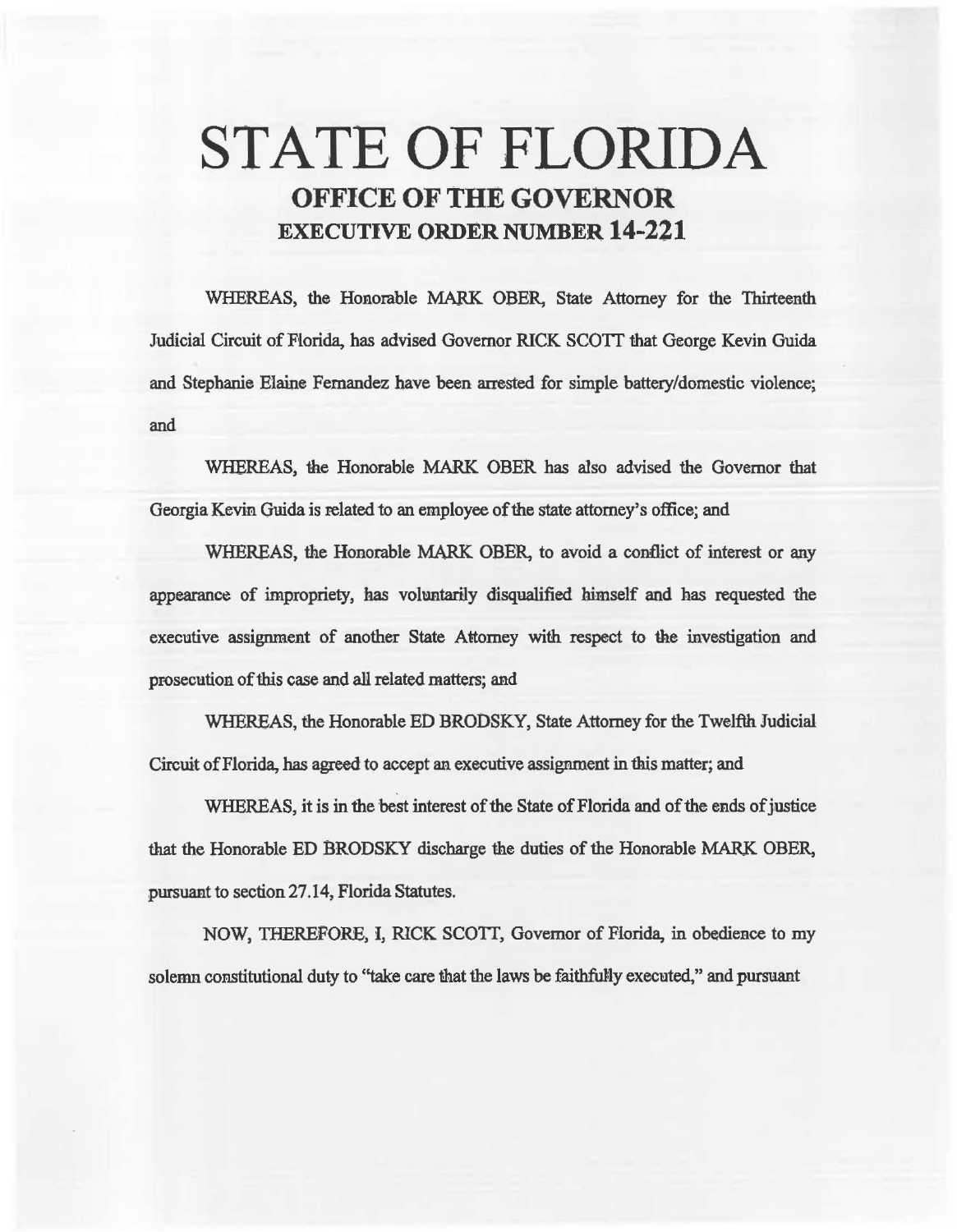to the Constitution and laws of the State of Florida, issue the following Executive Order, effective immediately:

### Section 1.

The Honorable ED BRODSKY, State Attorney for the Twelfth Judicial Circuit of Florida, referred to as the "Assigned State Attorney," is assigned to discharge the duties of the Honorable MARK OBER, State Attorney for the Thirteenth Judicial Circuit of Florida, as they relate to the investigation, prosecution and all matters related to George Kevin Guida and Stephanie Elaine Fernandez.

#### Section 2.

The Assigned State Attorney or one or more Assistant State Attorneys and Investigators, who have been designated by the Assigned State Attorney, shall proceed immediately to the Thirteenth Judicial Circuit of Florida, and are vested with the authority to perform the duties prescribed herein.

## Section 3.

All residents of the Thirteenth Judicial Circuit are requested, and all public officials are directed, to cooperate and render whatever assistance is necessary to the Assigned State Attorney, so that justice may be served.

#### Section 4.

The period of this Executive Assignment shall be for one (1) year, to and including August 5, 2015.